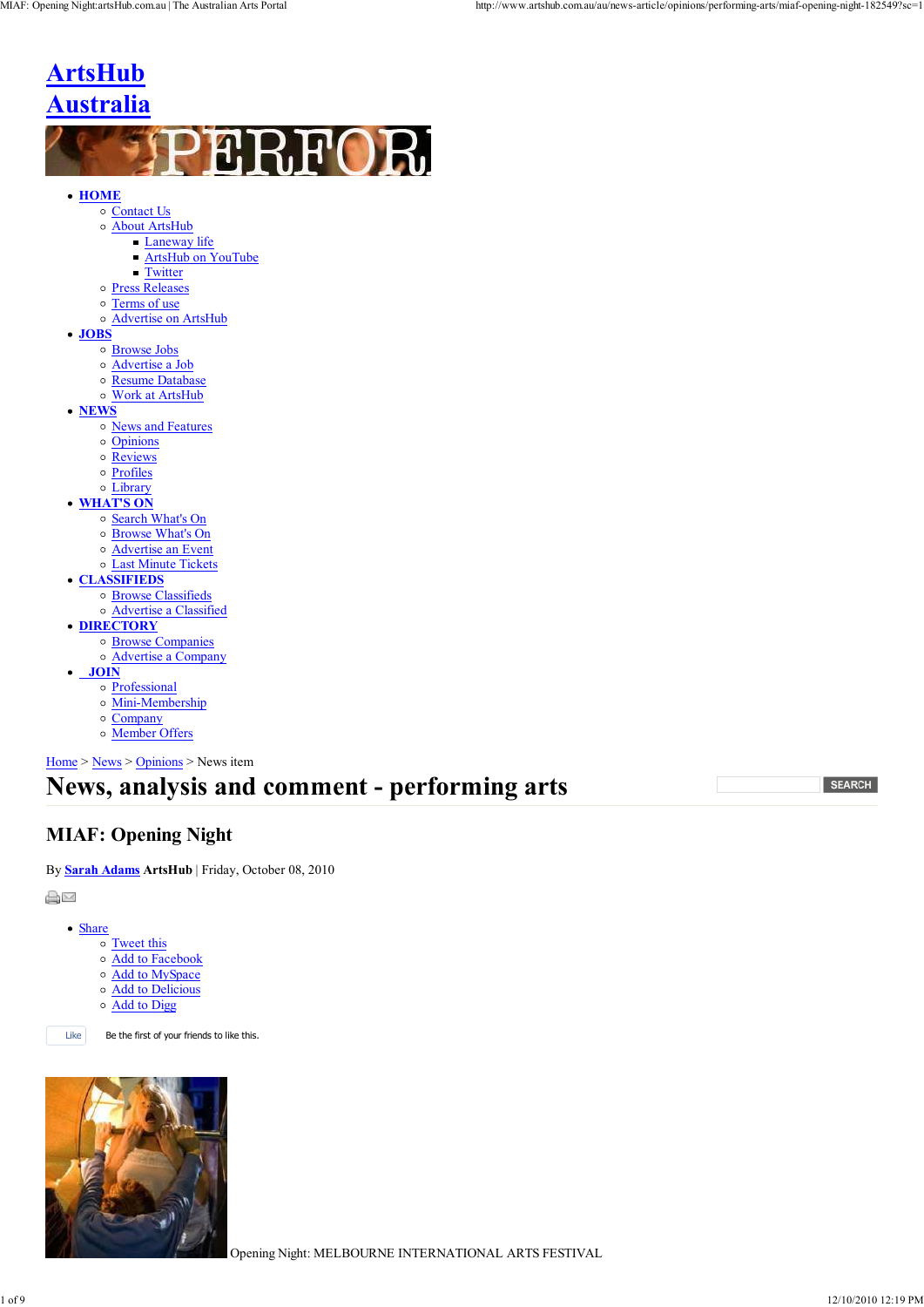A theatre company in crisis is the focal point for Toneelgroep Amsterdam/NTGent's multifaceted theatre reworking of John Cassavetes' 1977 film, *Opening Night*. Audiences at the Melbourne International Arts Festival will be invited to take a peek behind the scenes in this large-scale production that will be directed by revolutionary director Ivo van Hove.

One of the difficulties of taking a script that was originally intended for film and bringing it to the stage is that, "It's always the language is so, sort of naturalistic. In film, you have sentences like 'can you give me that cup of tea' so it's so natural, it's not Shakespeare… it's just normal language, and that is for theatre, hard. That's not helping you. You can theatrical-ise then.... It's not the language making it theatre."

Elsie de Brauw, who plays the Gena Rowlands role from the original film, tells me that one of the biggest challenges with this play is, "To make theatre out of a film, that's really something that's not so easy." However, as an actress herself, she found the role to be easily relatable, "Because it's about an actress who is rehearsing, so I do that every day."

De Brauw's character is almost laughably a diva, only so because she says that this is a very American thing to be, and that, "We don't have those in Holland and Belgium." Asked if she feels as though she ever gets any Diva-like qualities after being absorbed in the character she is almost shocked, "No, definitely not." This is but further evidence that this is a play about contrasts and rethinking the different roles we play. The play will also be performed in Dutch, with English subtitles. Just another twist in what appears to be a performance about tweaking and reinventing.

The protagonist is forced to confront her own mortality after the death of a fan who then begins to haunt her. "She tries to take the spirit of this girl into her life, and she talks to her while she's not there and this helps her to get more energy in the scenes. After a while, the spirit of this girl is no longer her friend but becomes an enemy." A long hectic crescendo of tantrums, near misses and the palpable longing for the days when Myrtle was younger and prettier are to follow.

Lighting and stage designer Jan Versweyveld's thoughtful set features a theatre within a theatre, creating a play within the backdrop of, well, another play. This may seem a bit much to get your head around, but don't fret, they have it under control. Versweyveld's design has camera operators following the actors on stage, broadcasting their actions on screens positioned in and around the performance space. If this doesn't seem like enough to co-ordinate, the audience also doubles as fictional spectators, sitting on stage and effectively becoming part of the performance.

These porous layers of the different roles we have in the theatre, as actors, audience members and participants are exactly what van Hove has aimed to play with. The NY Times have said, "In the works of Cassavetes, the prototypical indie filmmaker, Mr. van Hove has found both a natural soul mate and a perfect taking-off point for actorly excavation." Cassavetes was known to have encouraged his cast members to forge among the darkest corners of their minds, which could also be the style that van Hove tends to operate under, although he strays a lot more into theatrical and further from naturalism than his cinematic counterpart.

De Brauw agrees that what makes the work special is that it allows for the immediacy of theatre, with the intimacy of film, "When you see the show there are two camera women on stage, and they are filming us all the time like they are making a documentary of it. So you see not only us playing the theatre but you also see, on a very big screen behind us, you see details like faces or hands, or you see the technicians working or you see people talking to each other in a corner. It's both, it's like theatre and movie. And that's what makes it special."

This is a co-production between Amsterdam's Toneelgroep and Belgium's NTGent, from which de Brauw is a part of. NTGent is an open ensemble of actors, authors, directors, dramaturges and designers. De Brauw says that the main aim of NTGent is, "We try to be very diverse, sometimes it's only music, sometimes we make plays out of movies, sometimes we make plays out of books, sometimes we just have an idea, sometimes we really do a play how it is written."

*Opening Night* is an excellent example of the diverse program that Artistic Director Brett Sheehy has presided over for the Melbourne International Arts Festival 2010. It is excellent news for punters that he will be sticking around until 2012. In a statement released by the Festival Director, Carrillo Ganther she states, "Brett's programming abilities are of a high order – he brings great intelligence, passion and impeccable taste to the job."

What plays such as *Opening Night* show us is that, not only has the Arts Festival maintained a diverse standard of programming, they also haven't let eccentricity be their sole modus operandi. These are works selected for their quality, not their niche. And with works such as this sitting next to arts events plonked firmly in the traditional mainstream, we can only hope to be challenged, provoked and have our artistic minds reprogrammed – and this is always a good thing.

**Toneelgroep Amsterdam/NTGent** *Opening Night* **By John Cassavetes, Directed by Ivo van Hove http://www.melbournefestival.com.au/program/production?id=3700**

**Sarah Adams**

Sarah Adams is a Melbourne-based writer.

**E:** editor@artshub.com.au

### **Related news**



#### **MIAF: Stifter's Dinge**

Helen Begley (Australia) 12 Oct 2010

MELBOURNE INTERNATIONAL ARTS FESTIVAL: 'Stifter's Dinge', created by Heiner Goebbels and ...



**We Are Doing Well**

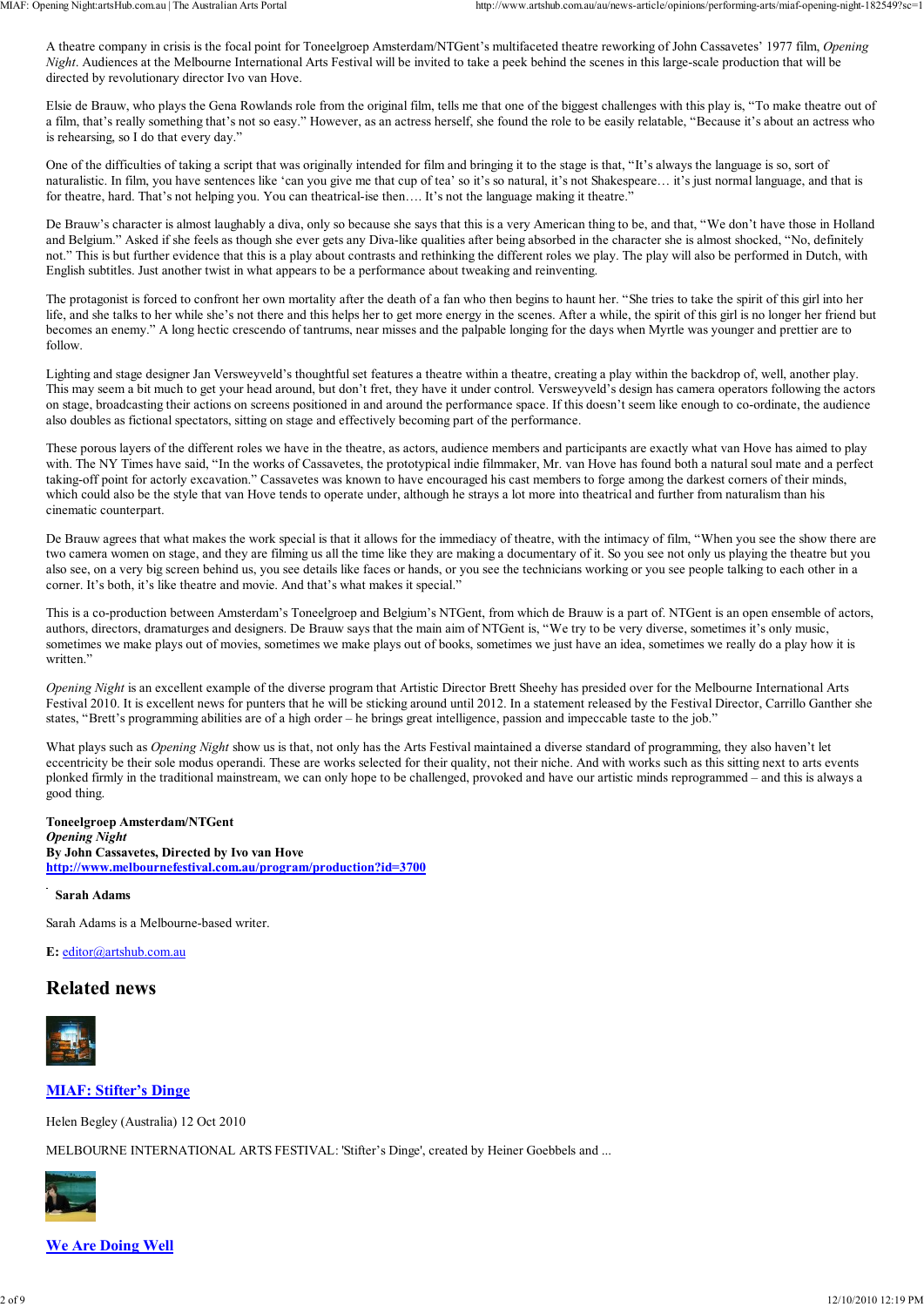Samantha Wilson (Australia) 12 Oct 2010

MELBOURNE FRINGE FESTIVAL: The latest production by Forty Forty Home is a surreal look at the ...



#### **MIAF: Michael Clark Company**

Trevor Gager (Australia) 12 Oct 2010

MELBOURNE INTERNATIONAL ARTS FESTIVAL: Debuting in 2009 and created to celebrate the 25th ...



**The Gift Horse**

Zoe Rinkel (Australia) 12 Oct 2010

MELBOURNE FRINGE FESTIVAL: A superb example of cabaret at its best: slick, brilliantly performed ...



#### **MIAF: Intimacy**

Shelley Blake (Australia) 12 Oct 2010

MELBOURNE INTERNATIONAL ARTS FESTIVAL: We live in strangely voyeuristic times. A few rare ...



#### **Patrick White Playwrights' Award and Fellowship**

ArtsHub (Australia) 11 Oct 2010

SYDNEY THEATRE COMPANY: Sydney Theatre Company has announced significant changes to the ...



### **Seeking the next generation of jazz stars**

ArtsHub (Australia) 11 Oct 2010

THE WA YOUTH JAZZ ORCHESTRA: The WA Youth Jazz Orchestra (WAYJO) has announced that it has moved ...



#### **Lotte's Gift**

David Kirkpatrick (Australia) 11 Oct 2010

GLEN STREET THEATRE: Lotte's Gift is a curious work. It's a play written by David Willamson about ...



#### **MIAF: Finucane's Carnival of Mysteries**

Siobhan Argent (Australia) 11 Oct 2010

MELBOURNE INTERNATIONAL ARTS FESTIVAL:It's crazy, camp, kitsch experimentalism. You can shut your ...





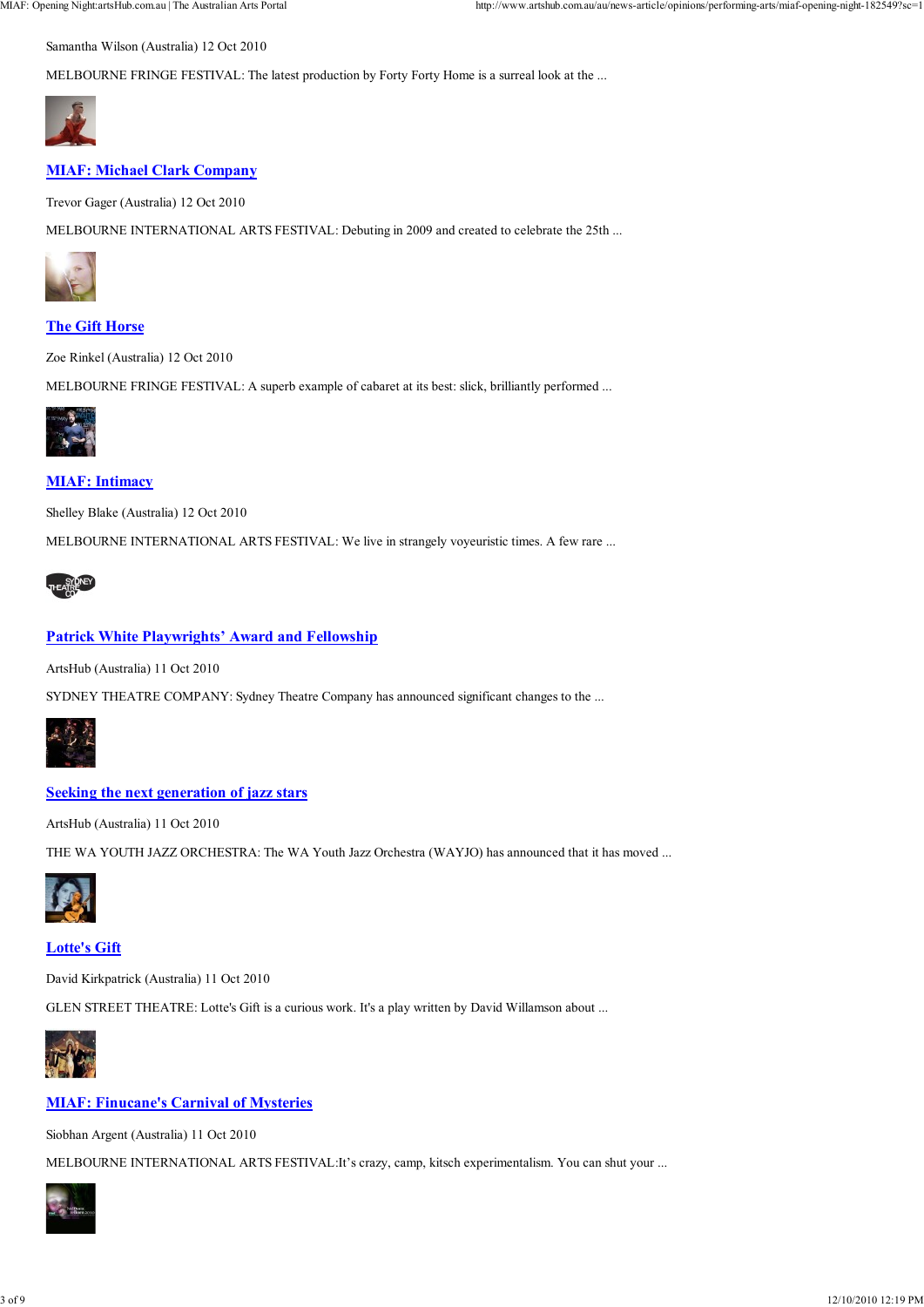#### **The Premiere & Ms Robinson**

Yona Josefsberg (Australia) 11 Oct 2010

THE MELBOURNE WRITERS' THEATRE: The Melbourne Writers' Theatre was established 28 years ago by ...



#### **MIAF: Thomas Adés and The Calder Quartet**

Maria O'Dwyer (Australia) 11 Oct 2010

MELBOURNE INTERNATIONAL ARTS FESTIVAL: With its wood-carved interior and contemporary, yet ...



#### **Complexions**

Lynne Lancaster (Australia) 11 Oct 2010

PARADE THEATRE SYDNEY: Complexions; High octane explosively powerful superb dance in a most ...



#### **Panic**

Lynne Lancaster (Australia) 11 Oct 2010

IMPROBABLE THEATRE COMPANY: Enter the woods at your own risk. Be careful - do not wake the great ...



#### **The Blue Dragon**

Fiona Mackrell (Australia) 11 Oct 2010

MELBOURNE INTERNATIONAL ARTS FESTIVAL: Robert Lepage's 'The Blue Dragon' tells a simple story in ...



#### **Daniel Keene: In The Lobby of Lost Steps**

Paul Galloway (Australia) 11 Oct 2010

MELBOURNE THEATRE COMPANY: In his first play for MTC, Daniel Keene places private people in a ...



#### **Fool for love**



Rebecca Meston (Australia) 8 Oct 2010

BELVOIR STREET, DOWNSTAIRS THEATRE: Written by US playwright Sam Shepard, Fool for love is a ...



#### **MIAF: Moira Finucane**

Rita Dimasi (Australia) 8 Oct 2010

MELBOURNE INTERNATIONAL ARTS FESTIVAL: Moira Finucane and collaborator of fifteen plus years ...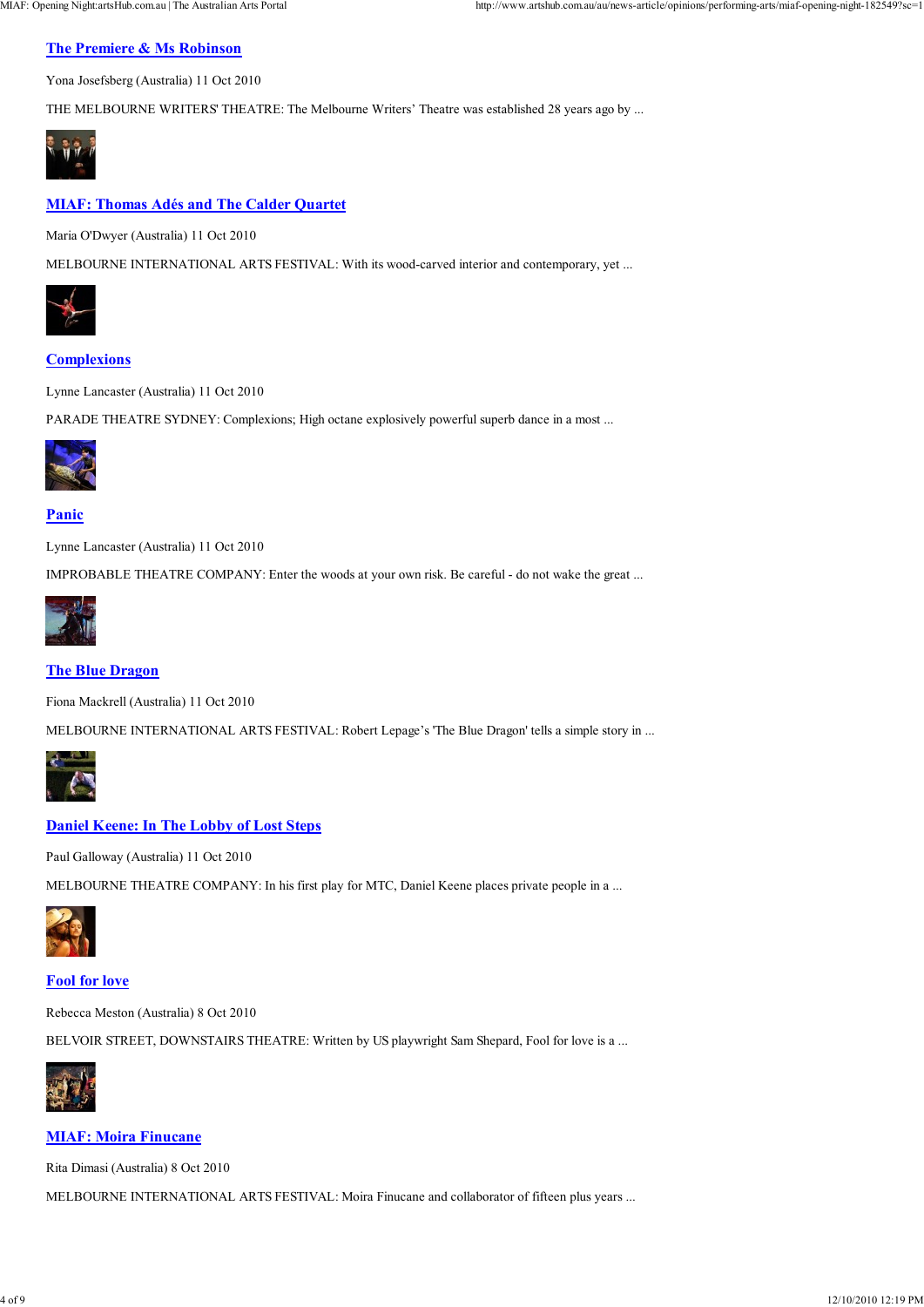#### **MIAF: An Anthology of Optimism**

Sarah Adams (Australia) 8 Oct 2010

MELBOURNE INTERNATIONAL ARTS FESTIVAL: Pieter De Buysser, a Belgian writer and philosopher in ...



#### **This is Not Art**

Fiona Mackrell (Australia) 8 Oct 2010

THIS IS NOT ART: From its early Newcastle fringey beginnings in the late 90s to its development ...



#### **MIAF: Intimacy by Ranters Theatre**

Rita Dimasi (Australia) 7 Oct 2010

MELBOURNE INTERNATIONAL ARTS FESTIVAL: Ranters Theatre is one of Melbourne's great ensemble ...

#### **Sign in to ArtsHub**







**Advertise**

List Job

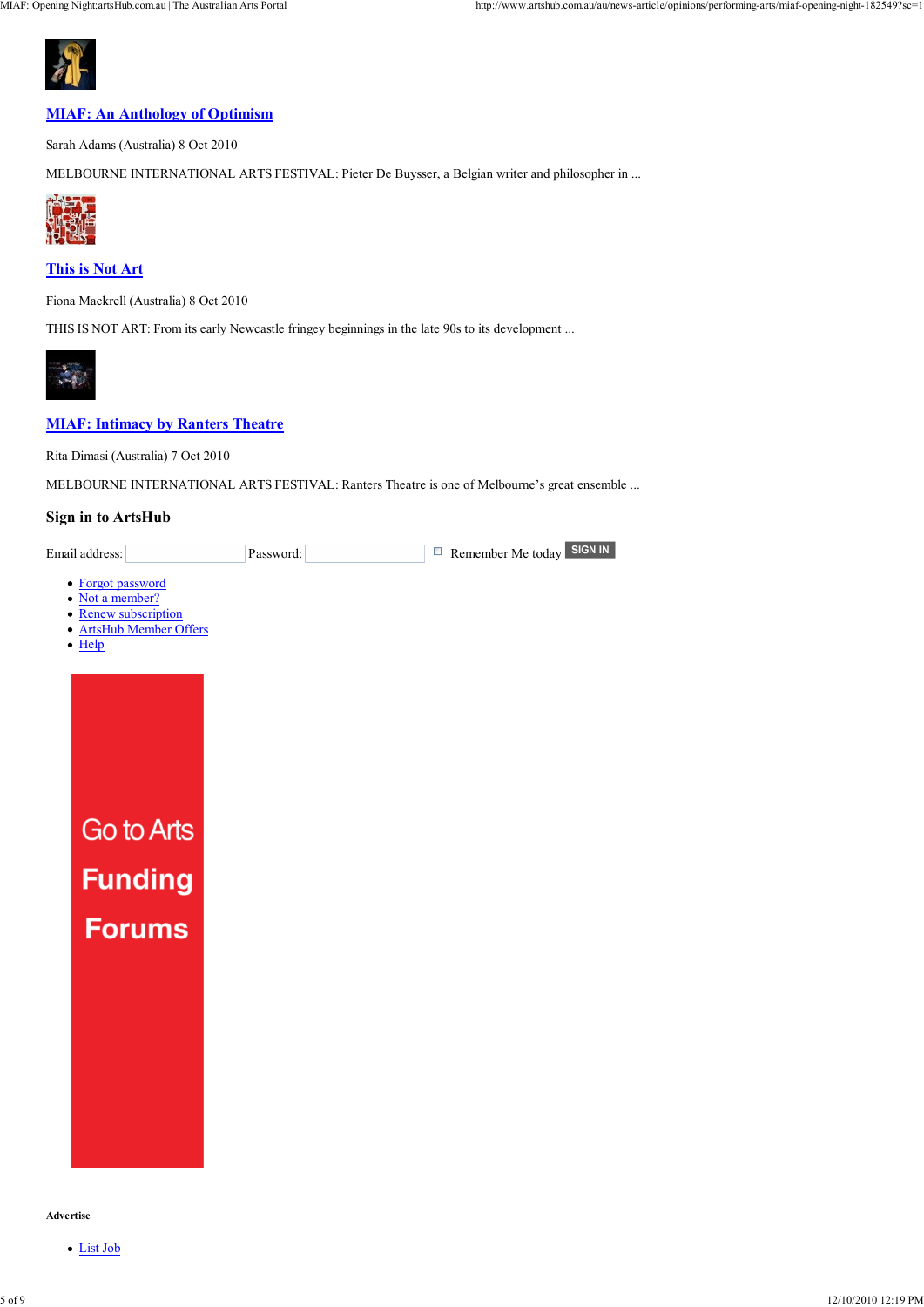- In Classifieds
- In Directory
- $\bullet$  In Events

- Contact ArtsHub
- **Advertising on ArtsHub**
- Submit Work/Profile
- **Facebook**
- Twitter

#### **Contact**

- Site Map
- Jobs Directory
- News Archive
- Events Archive

#### **On The Site**

- About Us
- Press Releases
- Work at ArtsHub

#### **Other Sites**

• **ArtsHub UK** 

#### **Corporate Info**

© ArtsHub Holdings P/L

ABN 21 118 409 779

ACN 118 409 779 To get exclusive giveaways and news, follow us on **Facebook Twitter**

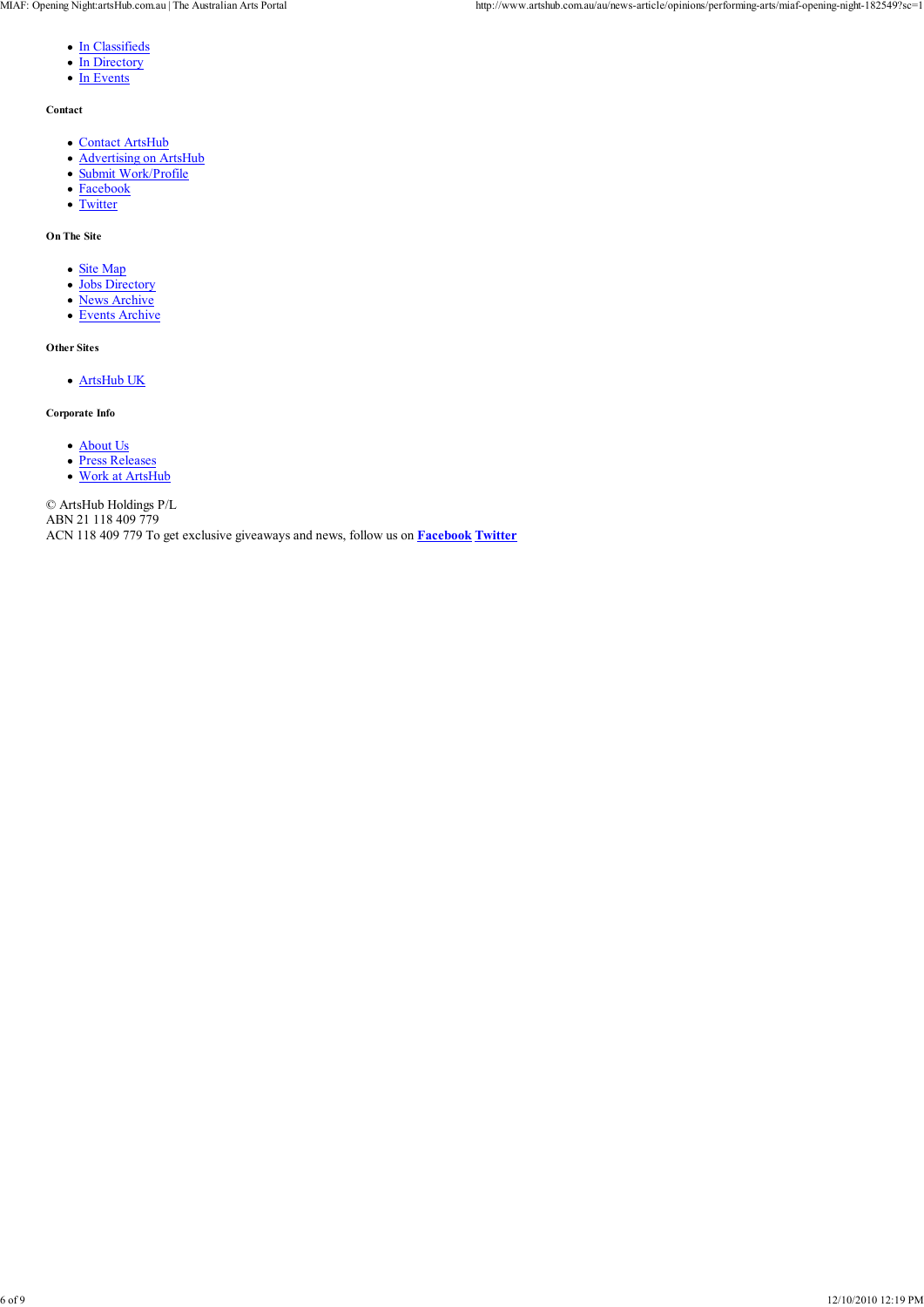MIAF: Opening Night:artsHub.com.au | The Australian Arts Portal http://www.artshub.com.au/au/news-article/opinions/performing-arts/miaf-opening-night-182549?sc=1

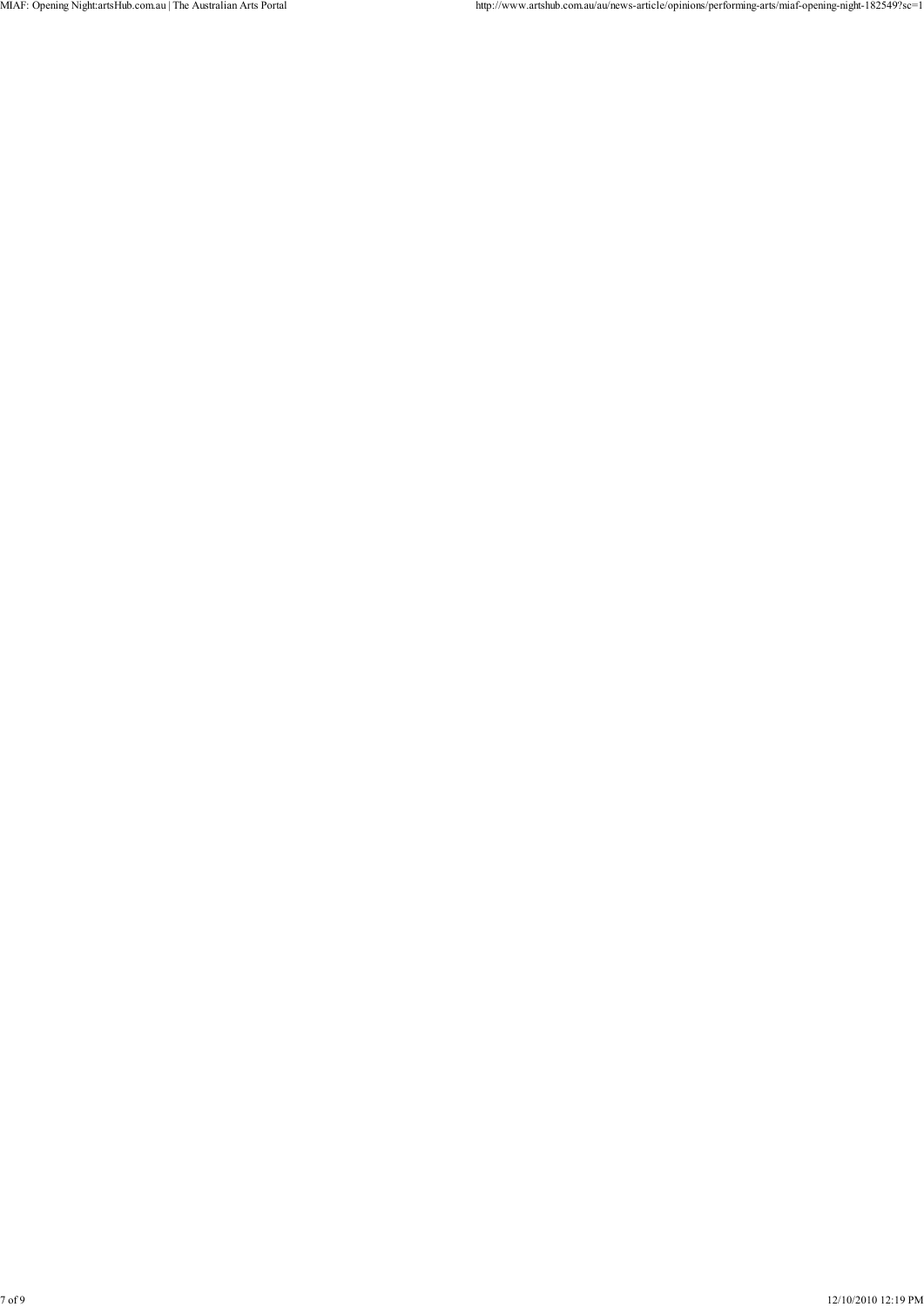MIAF: Opening Night:artsHub.com.au | The Australian Arts Portal http://www.artshub.com.au/au/news-article/opinions/performing-arts/miaf-opening-night-182549?sc=1